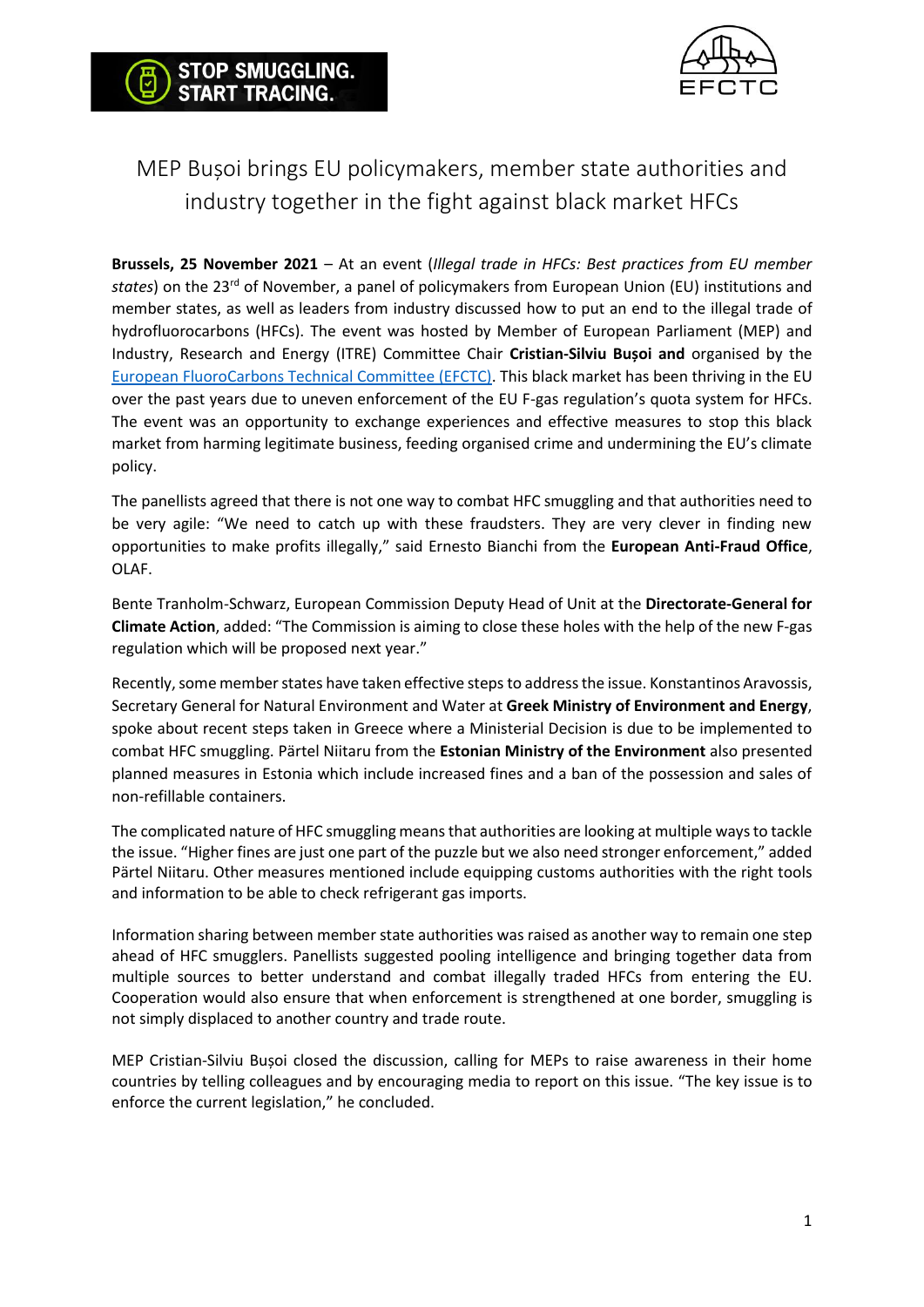



### **Other comments:**

**MEP Cristian-Silviu Busoi** commented: *"The Commission should provide clearer guidance to member states in this area, and we should aim for better enforcement of upcoming legislation to ensure the integrity of the single market."*

**Murli Sukhwani**, EFCTC's Data and Investigations Chair and Senior Director EU Policy at the Chemours Company, said: *"Good progress in the fight against illegally imported HFCs is being made, but more needs to be done to put an end to the black market. It is, however, encouraging to see constructive discussions between government officials today to step up efforts in curbing illegal trade in HFCs. I look forward to seeing more member states following their example to create a level playing field for all actors in the value chain. Illegal traders should have nowhere to hide."*

**Bente Tranholm-Schwarz**, DG CLIMA Deputy Head of Unit at the European Commission, commented: *"There is no silver bullet or single authority that can prevent illegal imports into the EU, so coordination, information sharing and a clear understanding of the rules are key. It is a high priority for the Commission to prevent illegal imports and we are doing our utmost within the current F-gas and customs rules. The checks will become more automated in the future, and we aim to make them even more effective under the new F-gas rules that the Commission will propose in spring 2022."*

**Ernesto Bianchi**, Director for Revenue and International Operations and acting Deputy Director-General at OLAF, said: *"In its investigative mission, OLAF thoroughly assesses all information that it receives from customs authorities, law enforcement agencies, and private stakeholders. In the context of its activities targeting illicit imports of refrigerant gas, OLAF collects information from different sources, including information from the EFCTC Action Line. The reporting of suspicious behaviour has resulted in several seizures of illegal HFC shipments across Europe."*

**Konstantinos Aravossis,** Secretary General for Natural Environment and Water at Greek Ministry of Environment and Energy, said: "*The HFC registry foreseen in the Greek Ministerial Decision is the key to tackle illegal HFC trading. This fight is only possible if we follow the HFC phase-down schedule set out in the Montreal Protocol and the Kigali Amendment.*"

**Pärtel Niitaru,** Senior Officer at the Estonian Ministry of the Environment, said: "*As part of the planned measures in Estonia, there will be amongst other things an increase in fines and a ban of the possession and any sales of non-refillable containers. Enforcement authorities will also be given new ways to discover banned goods and take action. We hope that the upcoming package will act as a deterrent for illegal HFC trading."*

## **More information**

#### **Action Line for reporting illicit F-Gas products and trading**

Anyone can report suspicious activity to the EFCTC [Action Line](https://efctc.integrityline.org/) which examines intelligence and passes on information to enforcement authorities. EFCTC invites all actors engaged in the HFC value chain to join a dedicated pledge which encourages joint action to eradicate the HFC black market.

To join the fight and #SayNoToIllegalHFCs, please visit [www.stopillegalcooling.eu/pledge](http://www.stopillegalcooling.eu/pledge)